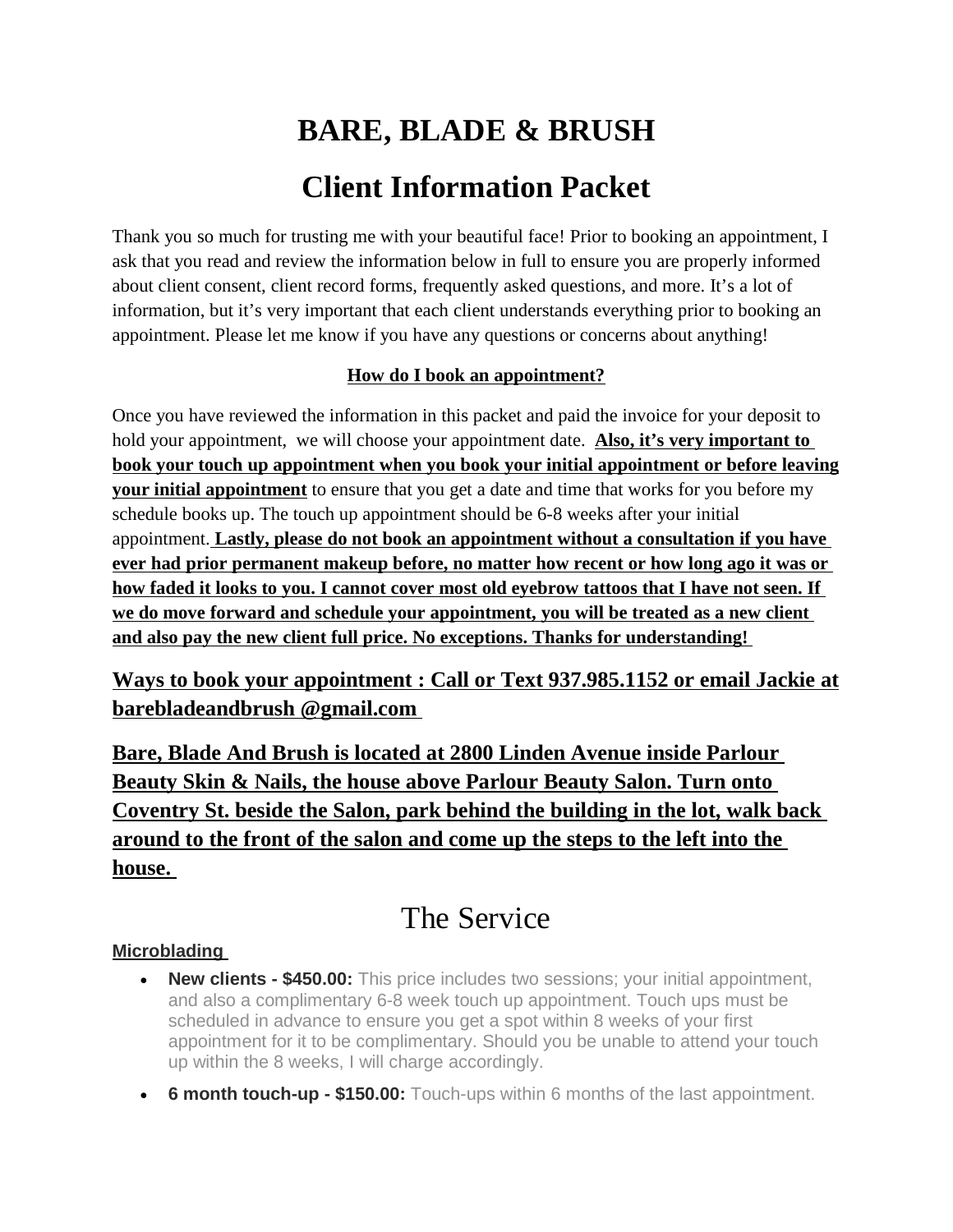- **12-18 month touch-up \$250.00:** Touch-upwithin 12-18 months of the last appointment.
- **18 months and beyond Full price.**

#### **Cover Up of Prior Permanent Makeup**

**By consult only.** If you have ever had permanent makeup on your brows before, you must let me now prior to booking so I can make sure it can be covered. This is true no matter how light they look to you, or how long it's been since they were done.

## Payment Policy

# A \$100 deposit is required to hold an appointment. Deposits will be paid via invoice at the time of booking. Your deposit is non-refundable and will go toward the cost of your appointment . The balance is due at the time of your initial appointment.

BARE, BLADE & BRUSH accepts all major credit cards, debit cards and cash. No checks or money orders please.

#### Please

#### Who is a good candidate?

The simple answer is, anyone that wants to have full, beautiful brows all day, every day! That would include busy parents or business people who don't have much time to apply brow make up, active people who don't want to worry about sweating off makeup while working out or swimming, or any person who struggles with getting that perfect shape that the celebrities and YouTube makeup artists always seem to have. Other clients include those suffering from scarring, Trichotillomania, Alopecia and Cancer, or other diseases and disorders that have led to natural hair loss. Let me do all the work for you!

#### Who is NOT a candidate?

Allergy to Nickel (may require allergy test before booking) Taking blood thinners/heart problems/pacemakers/uncontrolled high blood pressure Diabetics-can still get microblading, but may heal slower or skin can reject the pigment Skin irritations near the area such as sunburn or Psoriasis Taking sun sensitizing medications (ex. Retinol/Retin-a/vitamin A – these need to be stopped at least 2 weeks before the appointment) Botox within last 2 weeks Accutane within last year History of keloid scarring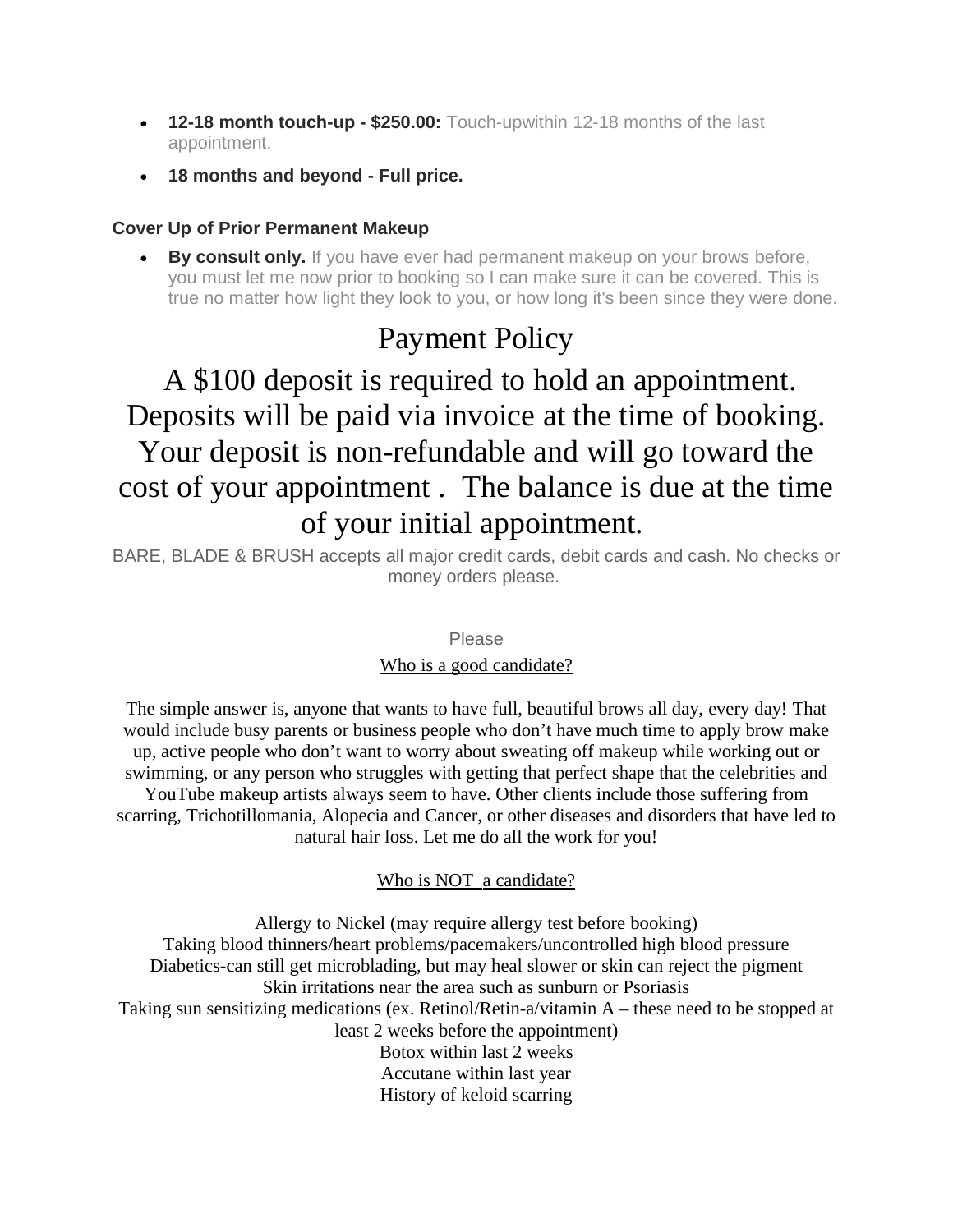Auto-immune deficiencies People suffering from severe acne Pregnant women/Breastfeeding Epilepsy Hemophilia Any viral infections, are sick with a cold, flu, active cold sores Currently using Brow Steroids/Growth Serum Chemotherapy patients will need to check with their physician and provide a doctor's note People with conditions that cause them to bleed very easily (this impacts results) People with prior permanent makeup may not be good candidates for Mircoblading. This is determined by consultation.

### FREQUENTLY ASKED QUESTIONS Are you certified and licensed to operate?

Yes! BARE, BLADE & BRUSH is a licensed tattoo studio and I am a certified permanent makeup artist. Myself as well as the salon are insured. I have completed a hands-on training and received certification from another highly trained and certified permanent makeup artist and her staff. I have received extensive training and certification in Blood Borne Pathogens as deemed necessary for tattoo artists by the Occupational Safety and Health Administration. I am also trained in CPR as Well as First Aid. It's crucial that you choose not only a certified Microblading artist, but also a licensed one to ensure your health is protected!

#### Do I need to shave my hair?

No! I will shape your eyebrows as needed with tweezing and choose a color pigment that blends seamlessly with your natural brows.

#### How is Microblading Brows different than a traditional eyebrow tattoo?

The most common type of traditional eyebrow tattoos involves the use of a lot of pigment and a block style brow, which leaves the client with a dark outlined eyebrow and no depth. These often fade to really unflattering colors. BARE, BLADE & BRUSH Microblading service leaves the you with natural looking eyebrows that look real! Careful selection of pigment is chosen to give depth and shape so that the natural brow hairs and permanent makeup blend seamlessly. If you would like to go a little bolder, we can choose a pigment that will give you that desired look too.

#### Does it hurt?

Every client is different and pain tolerance varies by client. Most clients describe the pain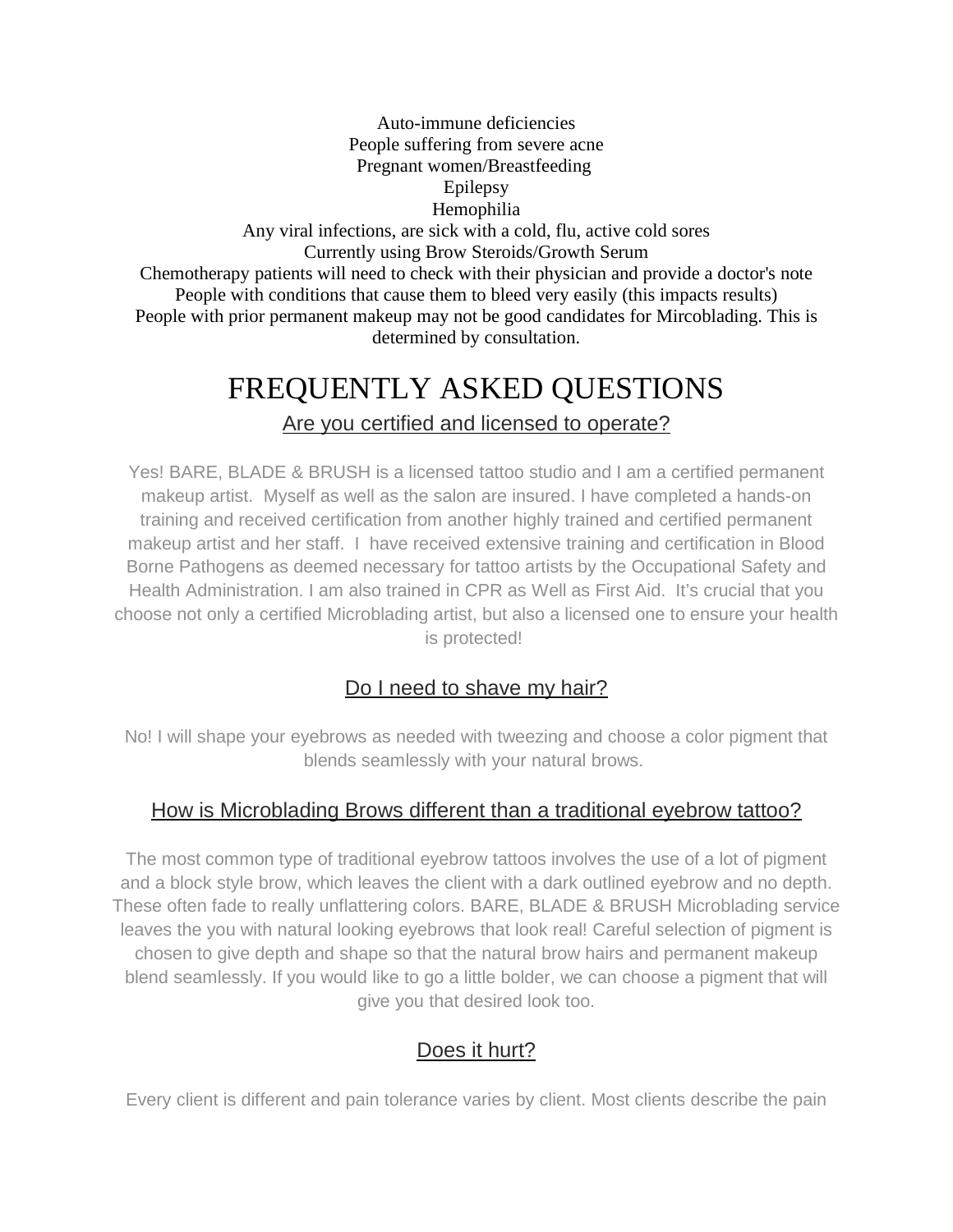level as minimal and find tweezing more uncomfortable. I only use the best topical lidocaine cream available to minimize discomfort. That being said, this is a still a tattoo. You will feel some discomfort. Based on experience, I would describe the feeling a slight burning, astringent like sensation. Very tolerable and soooo worth it!

#### How long does it take?

The process takes approximately two hours give or take, from the moment you walk in the door to completion of your beautiful new brows. The first hour or so is spent designing your new brows, choosing the color and numbing the area. The actual Microblading part takes only about 30 min. There is no downtime! Occasionally, some clients will have some slight redness and swelling around the area which is very normal and will subside within a couple of hours. Most clients go on about their normal day when they leave their appointment.

#### What is the healing process?

Some swelling and tenderness after the procedure is normal and may last a day or so, depending on the client. Your new brows will appear DARKER, WIDER, AND SHARPER than the way they will heal. This is especially true for days 2-5. This is harder for some clients than others. Clients who rarely wear makeup may find that they don't like how their brows look on these days because they are too intense. That's normal! The pigment is sitting on top of the skin and has not yet settled into your skin.

As your skin heals over the tattoo, your brows with lighten and soften. This process takes about 7 days or so on average. It's important to follow all after care instructions and to attend the required follow up appointment to make the finishing touches to your new brows! Your healing is much out of my control, but I will do my best to prepare and coach you through the process. Once you leave it's up to you to be diligent about following the instructions you're given to get the best result! And no matter how great they look, it's important to come for your touch up appointment to get the final result. This touch up appointment is where we see where some strokes have faded more than others(which is totally normal), and maybe you want to go bolder with color or add a few strokes in different places. This is where we perfect your new brows!

#### How long does it last?

This will vary by client. If aftercare instructions are followed diligently, your new brows will last approximately 18 months before they're mostly faded. For some people, their brows will last even longer. Certain factors such as sun exposure, getting chemical peels, oily skin type, etc. will affect whether your brows will last on the higher or lower end of the expected 12-18 months. Also, some clients really prefer a fresh, bright look. Most clients opt to come in for Color Boosts every 6 or 12 months instead of waiting for their brows to completely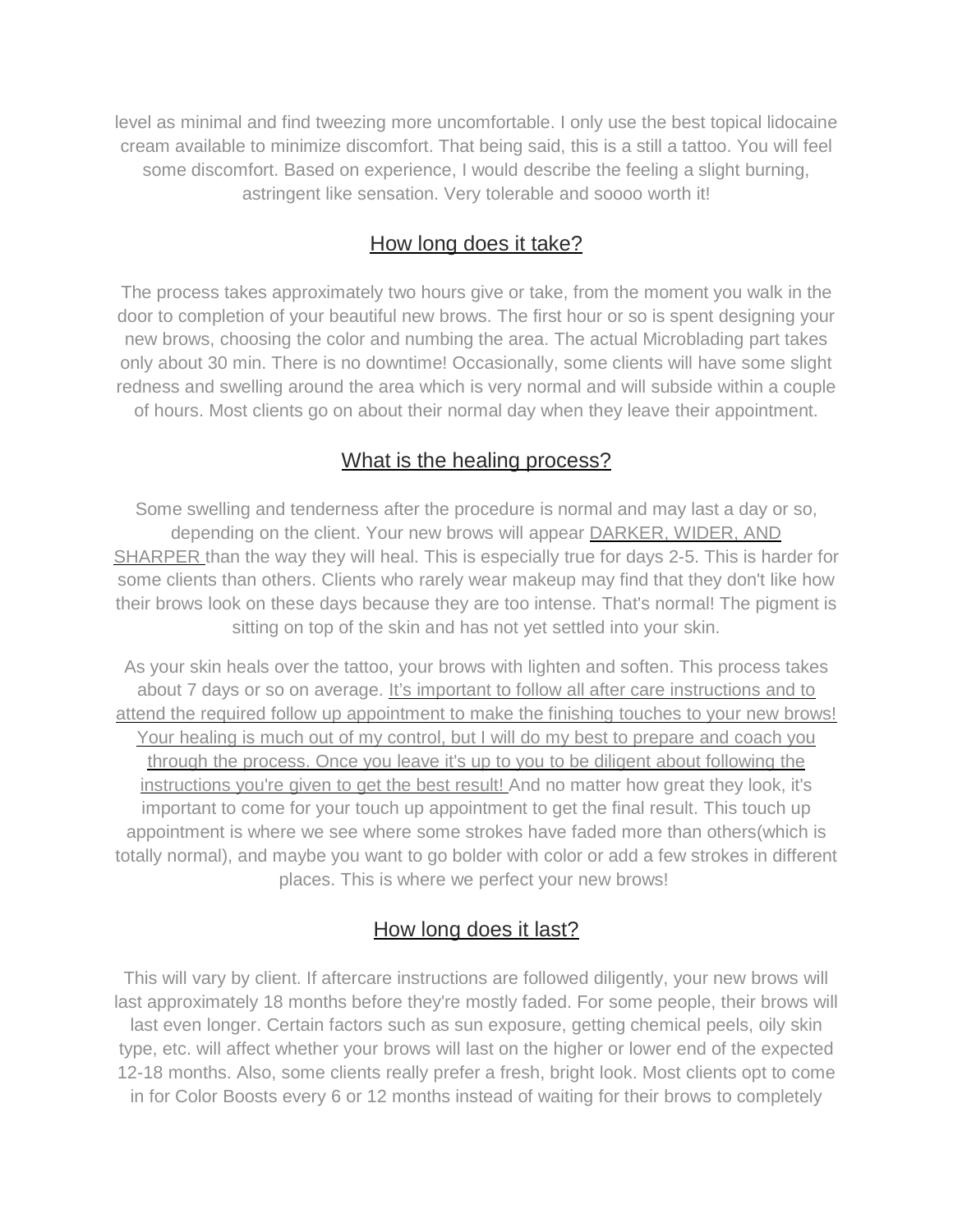fade. NOTE: Clients with very oily skin, little to no brow hair to begin with, or guests who truly desire a very bold look may require a 3rd touch-up session to acquire the results desired. Additionally, things that will fade your new brows faster than normal: Sun exposure without SPF, Tanning Beds, Chlorinated Swimming Pools, Iron Deficiency, Smoking, Facial Peels and Exfoliants, Anti-Aging, anti-Acne Products, Thyroid Conditions, as well as Strong Immune Syestems.

#### Will it look natural?

Absolutely! The technique I use creates realistic, simulated hair strokes that look just like a real eyebrow! It's important you choose the right artist that can give you this realistic 3D look. Your brows can be as big and bold or as soft and subtle as you like!

#### Are there some clients who cannot retain the pigment?

Yes this does happen. Some people have highly effective immune systems that reject the pigment, and some just have highly effect skin healing. It's very rare, but it's important that all clients understand this is a possibility and in most cases, there is no way for me to know if this will take place prior to the work being done. Occasionally, I will recommend a third appointment to further touch the brows up if the client is retaining some pigment after the first touch up, however anything beyond that would likely be too much for the skin and the client would likely not be a candidate for further permanent makeup.

#### Should I wear makeup to my appointment?

Ideally yes! I would like to see how you look normally to help design your brows. It's helpful to see how you wear your makeup and hair, and what style of dress you choose. Also, I like to see how you do your brows and what color you use, if you're used to filling them in on a regular basis.

#### PREPARATION PRIOR TO YOUR APPOINTMENT/DAY OF YOUR APPOINTMENT

#### AVOID ALCOHOL OR CAFFEINE 24 HOURS PRIOR TO YOUR SESSION!!!!! I CANNOT STRESS THIS ENOUGH!! YOUR BLOOD WILL BE THINNER AND MY NUMBING WILL NOT WORK AS WELL WHICH WILL EFFECT THE WHOLE PROCESS AS WELL AS YOUR COMFORT. NOT TO MENTION YOU MAY NOT RETAIN YOUR PIGMENT AS WELL, AS THE INK WILL BE DILUTED WITH MORE BLOOD. ,

#### NO BLOOD.THINNERS 72 HOURS PRIOR (ASPIRIN, IBUPROFREN)

#### NO ANTI -AGING OR ANTI-ACNE PRODUCTS AT LEAST 2 WEEKS PRIOR.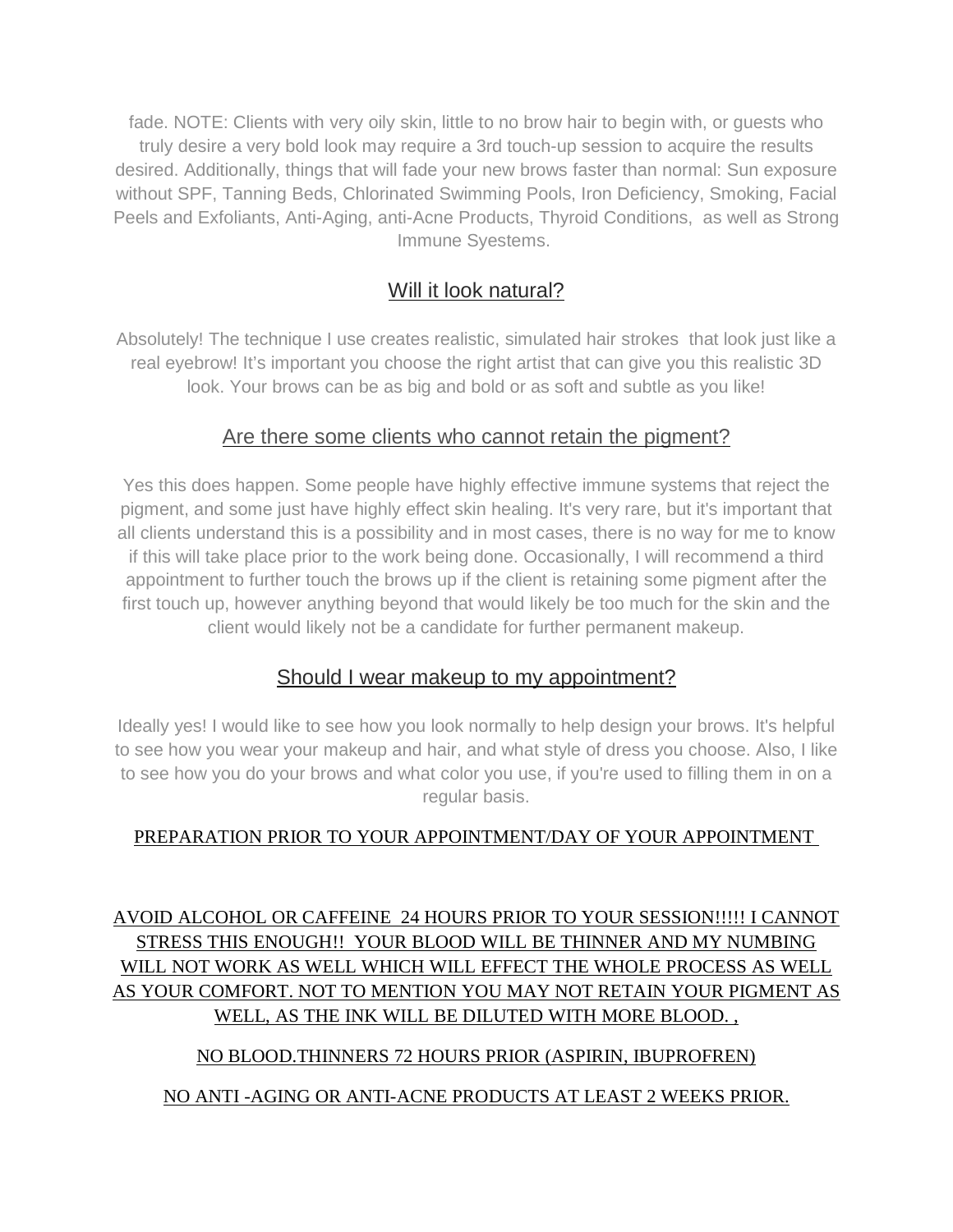#### NO TANNING 2 WEEKS PRIOR.

#### BE HYDRATED AND EAT A LIGHT MEAL BEFORE YOUR APPT.

DO NOT WORKOUT PRIOR TO OR AFTER YOUR APPOINTMENT..SWEAT IS BASICALLY SALT ON YOUR SKIN...SALT IS SALINE AND THAT IS WHAT IS USED TO REMOVE TATTOOS PROFESSIONALLY!!! YOU CAN RESUME WORKING OUT AFTER 24 HRS.

BOTOX MUST BE COMPLETED AT LEAST 2 WEEKS PRIOR TO YOUR APPOINTMENT OR SCHEDULED ONCE YOU HAVE HEALED COMPLETELY.

DISCONTNUE VITAMIN A AND/OR RETINOL TREATMENTS AT LEAST TWO WEEKS PRIOR TO YOUR APPOINTMENT.

DISCONTINUE FISH OIL OR VITAMIN E ONE WEEK PRIOR TO APPOINTMENT.

BE SURE TO ADVISE ME OF ANY ALLERGIES, MEDICAL CONDITIONS, AND PRESCRIPTION MEDICATIONS YOU TAKE PRIOR TO YOUR APPOINTMENT.

IF YOU HAVE HAD PRIOR PERMANANT MAKEUP DONE TO YOUR BROWS I NEED TO KNOW AS I MAY HAVE TO SCHEDULE A CONSULT WITH YOU TO DECIDE IF WORK CAN BE DONE .

# **HEALING PROCESS**

### **What to do....**

**Day of appointment, blot your brows with a 2x2 gauze for the first hour after to absorb any excess lymph fluids.**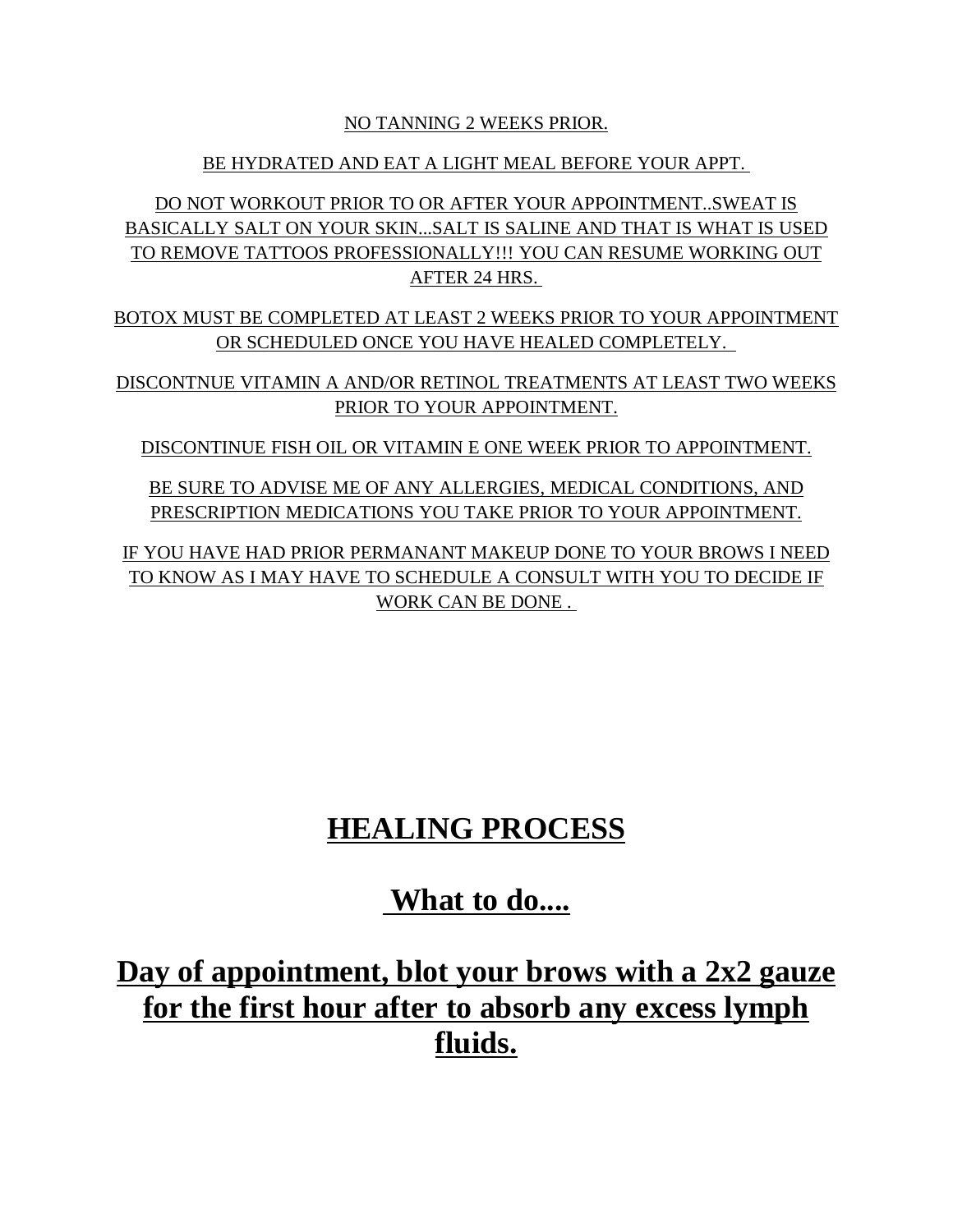**That evening before bed, gently wash your brows with unscented anti-bacterial soap and water. Blot them dry with a paper towel. Don't swipe or rub them dry! Be gentle :)** 

**The morning after, wash them the same way you did before going to bed. Start using the Aftercare Cream I sent home with you. After blotting the brows dry, with clean hands, squeeze a little onto your fingertip and apply a thin film to both brows. Use it sparingly. Maybe once daily or twice if they feel super dry and itchy.** 

**Continue washing them daily as instructed and using the Aftercare Cream until after the scabbing/flaking/peeling part of the healing process is done which should be 2 weeks give or take. Keep using the Aftercare Cream even after this part of the healing process if you like, as tattooed skin likes a bit of moisture . ..just don't oversaturate pr suffocate your brows, they are still healing and need a little air :)** 

### **What NOT to do...**

**Don't pick at them. I know it will be tempting (I'm a picker so I totally understand the urge will be there!!) If you pick at them, you take a chance of removing pigment in that area or possible scarring :-(**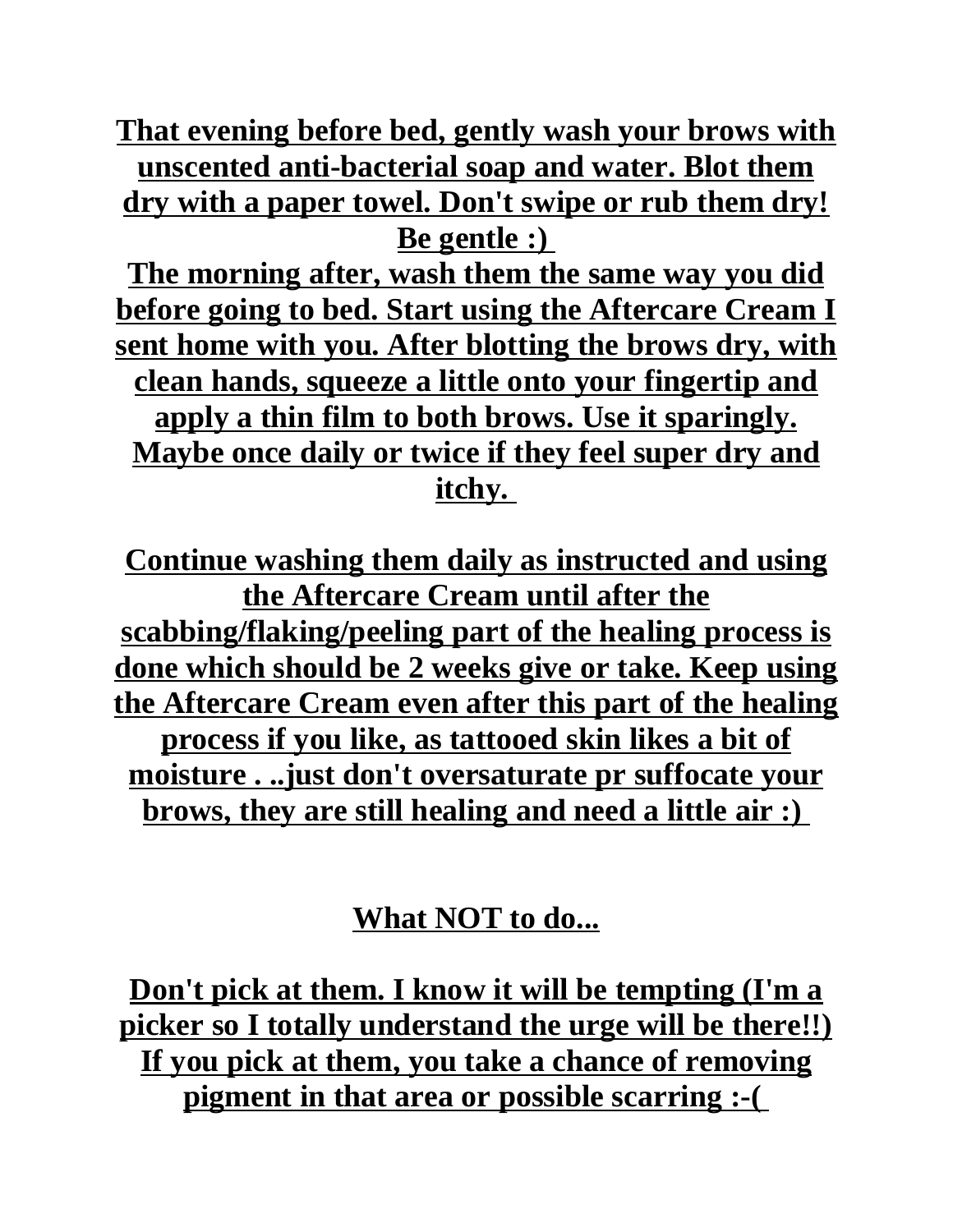**Don't worry about how light they appear underneath as they are flaking and peeling, this is natural and part of the healing process. The color will slowly return but will be softer and lighter, with a more powdery finish. Some clients at this point decide they want to go darker and more bold-thats what we can do at the touch up :) Some clients prefer the softer look vs what they looked like prior to healing. Everyone has a preference!** 

**Don't workout immediately before or after. Your pores are open, therefore the ink may not retain as well! So skip the gym and eat that pint of Ben & Jerrys while bingeing on your favorite show on Netflix ;-)** 

**Don't worry if you lose a few hairstrokes while healing, again it's all part of the process. The touch-up appointment is where it all comes together, I promise!!**

**Don't do steamy showers , saunas, tanning beds, swimming in chlorinated pools or water.**

**Don't wear any brow makeup while healing please!!**

**Lastly, dont hesitate to reach out to me with any questions or concerns you have before or after you**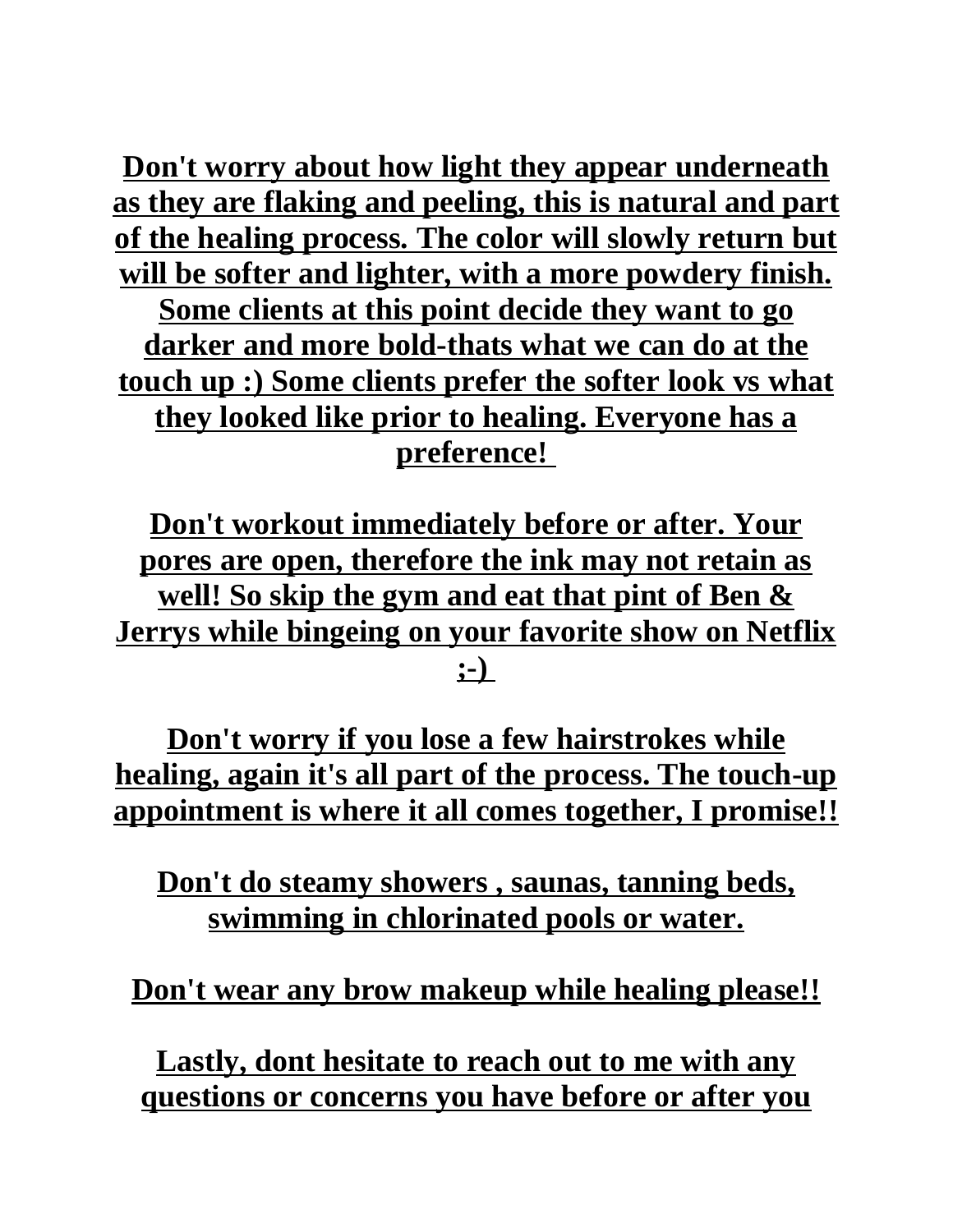# **appointment. I am here for you and want you to have the best experience at Bare, Blade & Brush.**

**Sincerely, Jackie Klein**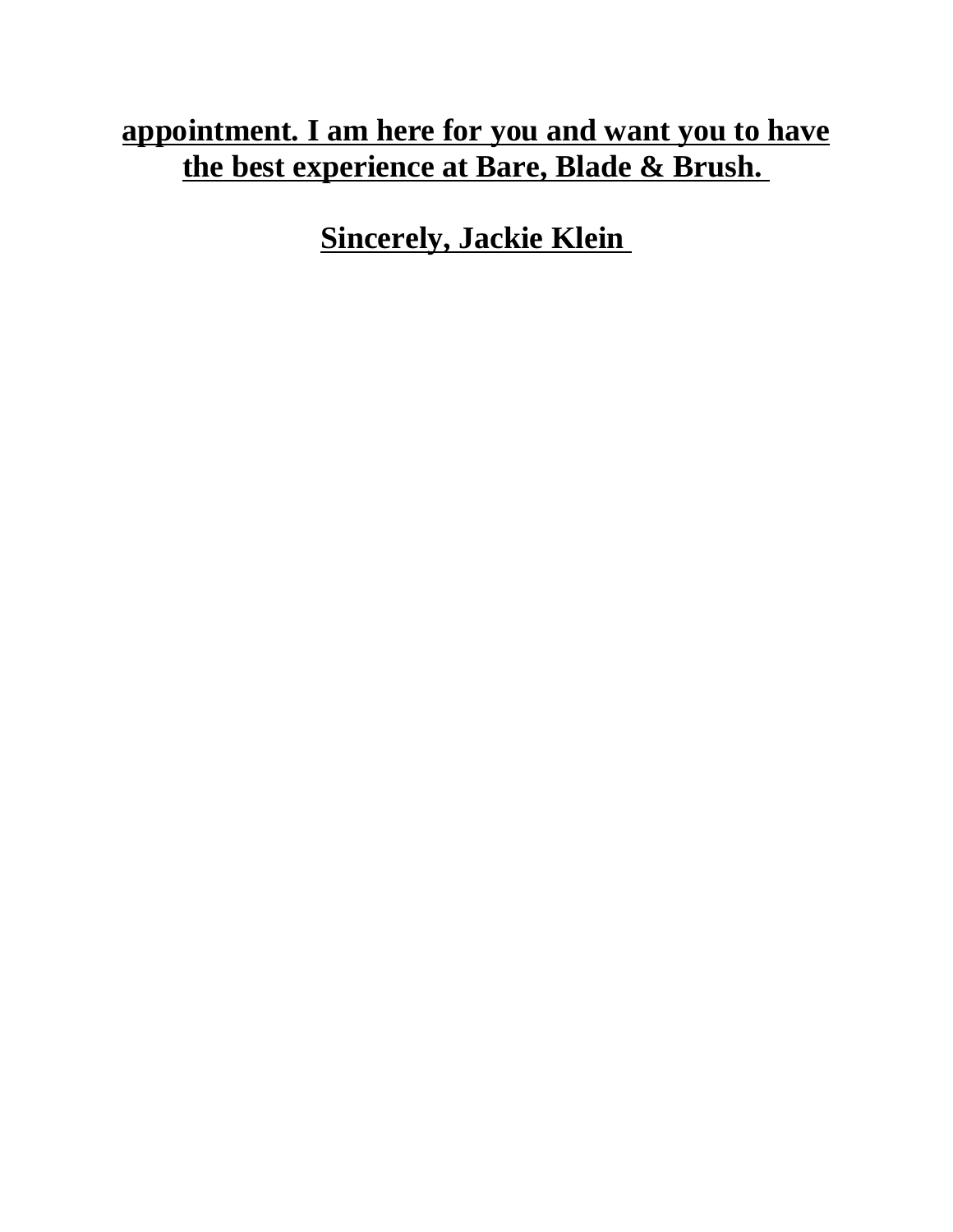

Day 1: OMG! I'm in love with my new brows. Thank you!



Day 2-4: I don't like this color, it's too dark.



Day 5-7: Oh, no! My brows are scabbing and falling off.



Day 8-10: WTF? My brows are gone!



Day 14-28: Thanks God my brows are coming back! Still looking patchy and uneven.



Day 42 (after touch up): Aww, they're beautiful! I love them! Thanks again!